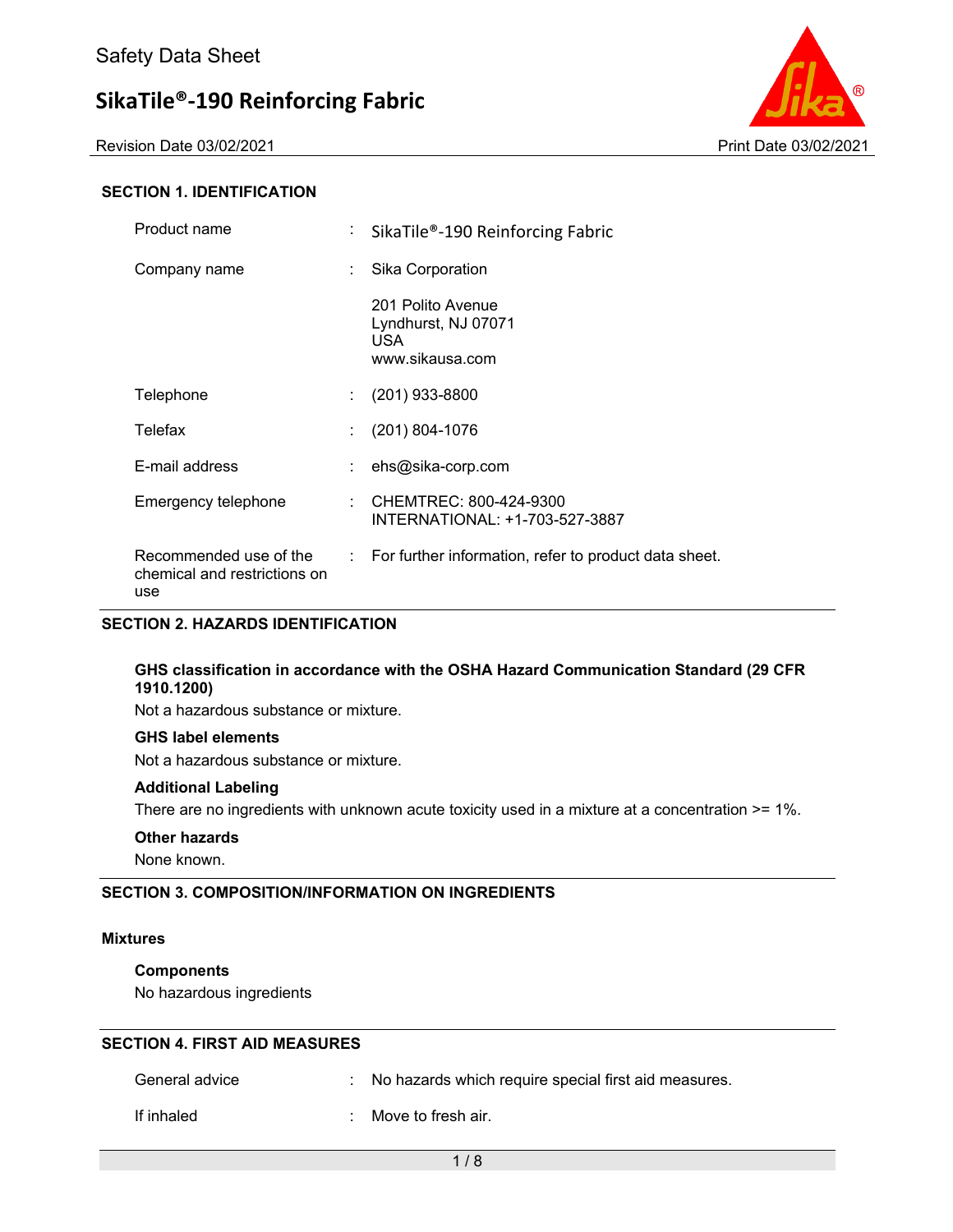Revision Date 03/02/2021 Print Date 03/02/2021



| In case of skin contact                                           | : Take off contaminated clothing and shoes immediately.<br>Wash off with soap and plenty of water.                                                                                                                                |
|-------------------------------------------------------------------|-----------------------------------------------------------------------------------------------------------------------------------------------------------------------------------------------------------------------------------|
| In case of eye contact                                            | : Flush eyes with water as a precaution.<br>Remove contact lenses.<br>Keep eye wide open while rinsing.                                                                                                                           |
| If swallowed                                                      | $\therefore$ Clean mouth with water and drink afterwards plenty of water.<br>Do not induce vomiting without medical advice.<br>Do not give milk or alcoholic beverages.<br>Never give anything by mouth to an unconscious person. |
| Most important symptoms<br>and effects, both acute and<br>delayed | : No known significant effects or hazards.<br>No information available.                                                                                                                                                           |
| Notes to physician                                                | Treat symptomatically.                                                                                                                                                                                                            |

#### **SECTION 5. FIRE-FIGHTING MEASURES**

| Suitable extinguishing media | $\sim 100$ | Use extinguishing measures that are appropriate to local cir-<br>cumstances and the surrounding environment.                                                                                                                  |
|------------------------------|------------|-------------------------------------------------------------------------------------------------------------------------------------------------------------------------------------------------------------------------------|
| Further information          |            | Collect contaminated fire extinguishing water separately. This<br>must not be discharged into drains.<br>Fire residues and contaminated fire extinguishing water must<br>be disposed of in accordance with local regulations. |
| for fire-fighters            |            | Special protective equipment : In the event of fire, wear self-contained breathing apparatus.                                                                                                                                 |

#### **SECTION 6. ACCIDENTAL RELEASE MEASURES**

| Environmental precautions                                | : Local authorities should be advised if significant spillages<br>cannot be contained. |
|----------------------------------------------------------|----------------------------------------------------------------------------------------|
| Methods and materials for<br>containment and cleaning up | : Keep in suitable, closed containers for disposal.                                    |

#### **SECTION 7. HANDLING AND STORAGE**

| fire and explosion          | Advice on protection against : Normal measures for preventive fire protection.                                                                           |
|-----------------------------|----------------------------------------------------------------------------------------------------------------------------------------------------------|
| Advice on safe handling     | : For personal protection see section 8.<br>No special handling advice required.<br>Follow standard hygiene measures when handling chemical<br>products. |
| Conditions for safe storage | Keep container tightly closed in a dry and well-ventilated<br>place.<br>Store in accordance with local regulations.                                      |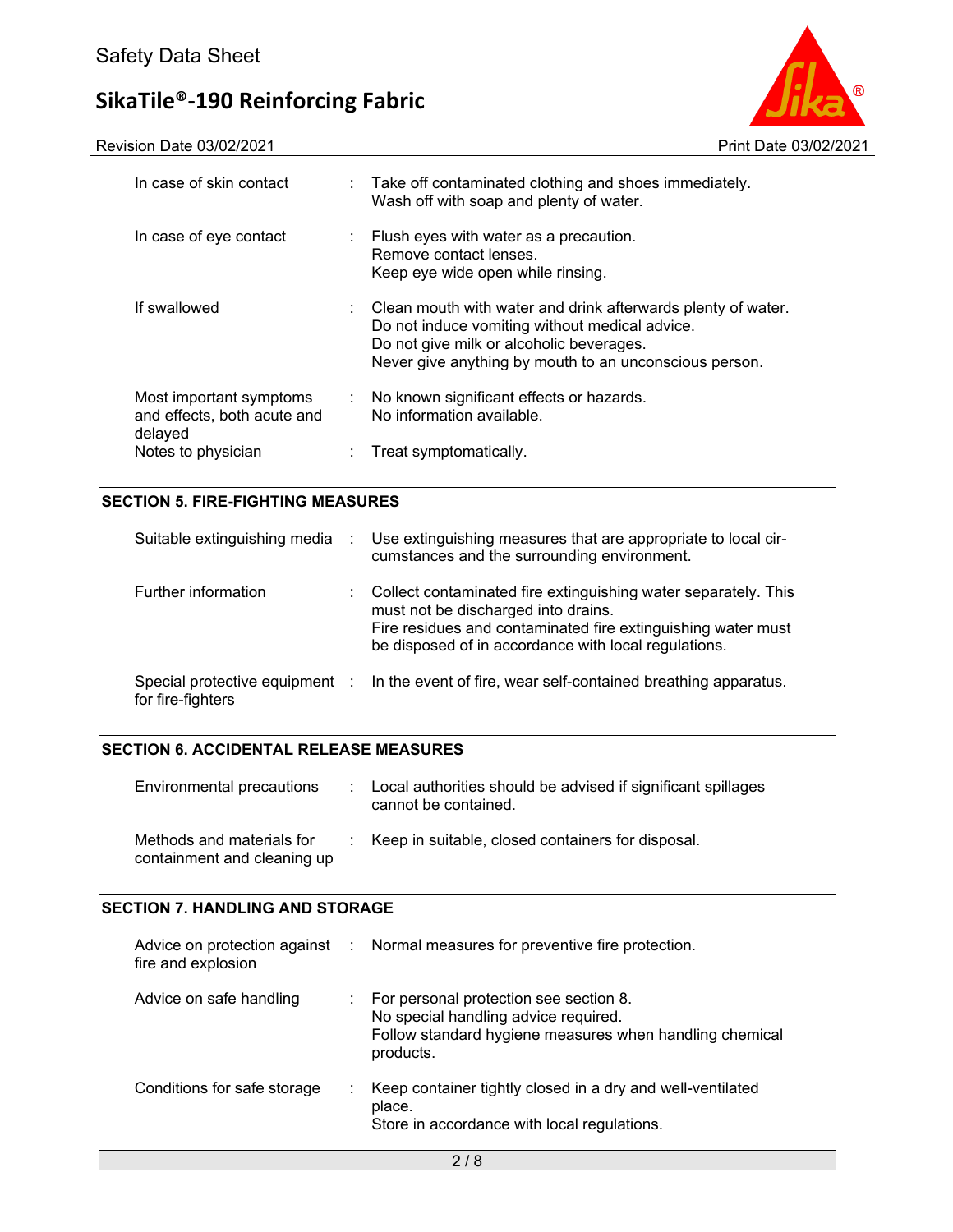



Materials to avoid : No special restrictions on storage with other products.

#### **SECTION 8. EXPOSURE CONTROLS/PERSONAL PROTECTION**

**Ingredients with workplace control parameters** 

### Contains no substances with occupational exposure limit values. **Engineering measures** : Use of adequate ventilation should be sufficient to control worker exposure to airborne contaminants. If the use of this product generates dust, fumes, gas, vapor or mist, use process enclosures, local exhaust ventilation or other engineering controls to keep worker exposure below any recommended or statutory limits. **Personal protective equipment** Respiratory protection : Use a properly fitted NIOSH approved air-purifying or air-fed respirator complying with an approved standard if a risk assessment indicates this is necessary. The filter class for the respirator must be suitable for the maximum expected contaminant concentration (gas/vapor/aerosol/particulates) that may arise when handling the product. If this concentration is exceeded, selfcontained breathing apparatus must be used. Hand protection : Chemical-resistant, impervious gloves complying with an approved standard should be worn at all times when handling chemical products if a risk assessment indicates this is necessary. Eye protection : Safety eyewear complying with an approved standard should be used when a risk assessment indicates this is necessary. Skin and body protection : Choose body protection in relation to its type, to the concentration and amount of dangerous substances, and to the specific work-place. Hygiene measures : Wash hands before breaks and immediately after handling the product. Remove contaminated clothing and protective equipment before entering eating areas. Avoid breathing dust.

#### **SECTION 9. PHYSICAL AND CHEMICAL PROPERTIES**

| Appearance | : Membrane  |
|------------|-------------|
| Color      | $:$ various |
| Odor       | odorless    |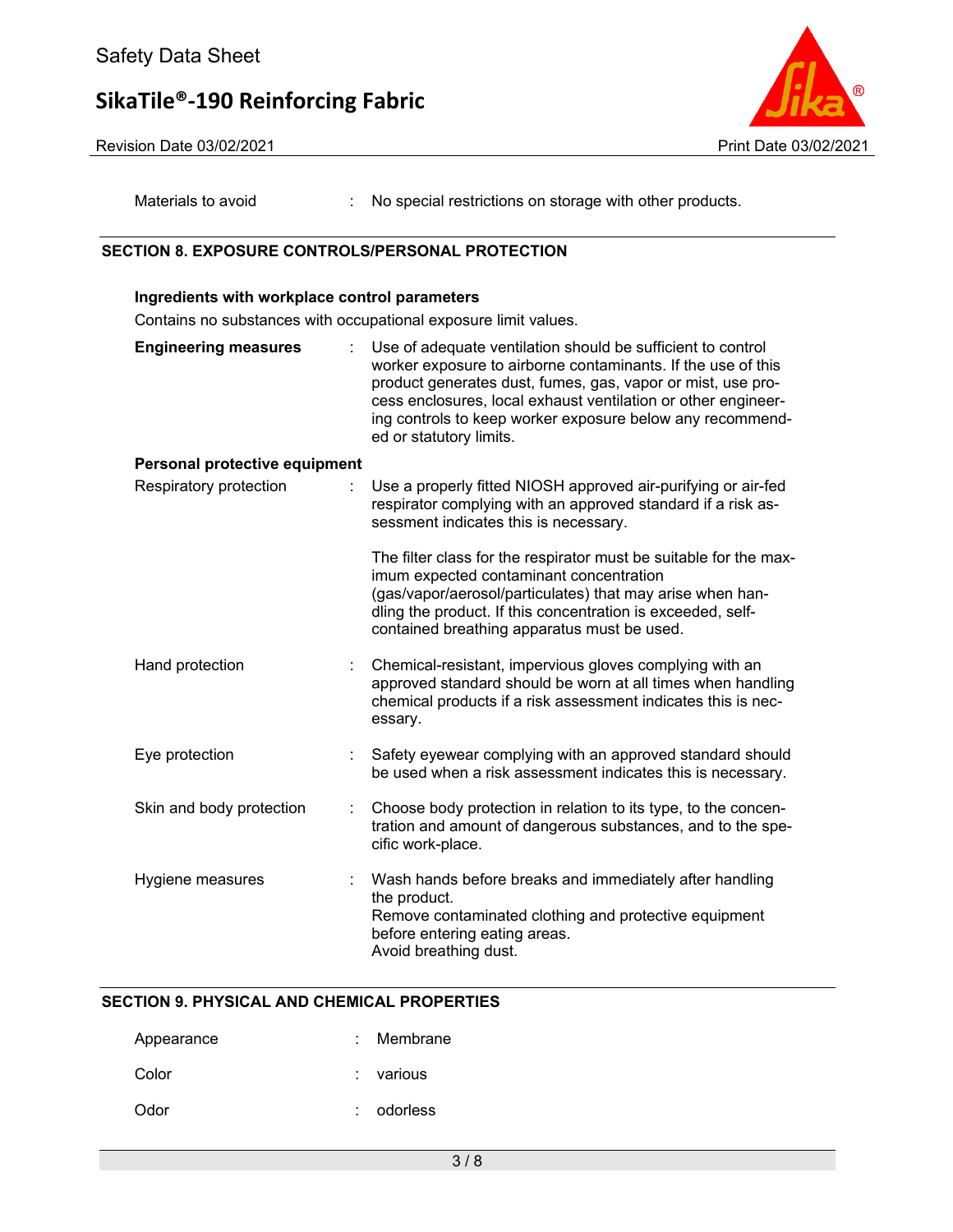Revision Date 03/02/2021 Print Date 03/02/2021



| <b>Odor Threshold</b>                               | t              | No data available |
|-----------------------------------------------------|----------------|-------------------|
| pH                                                  |                | No data available |
| Melting point/range / Freezing                      | ÷              | No data available |
| point<br>Boiling point/boiling range                | t              | No data available |
| Flash point                                         | t              | Not applicable    |
| Evaporation rate                                    | $\ddot{\cdot}$ | No data available |
| Flammability (solid, gas)                           | t.             | No data available |
| Upper explosion limit / Upper<br>flammability limit | ÷              | No data available |
| Lower explosion limit / Lower<br>flammability limit | ÷.             | No data available |
| Vapor pressure                                      | ÷.             | No data available |
| Relative vapor density                              | ÷              | No data available |
| Density                                             | t              | No data available |
| Solubility(ies)<br>Water solubility                 | $\ddot{\cdot}$ | insoluble         |
| Solubility in other solvents                        | ÷.             | No data available |
| Partition coefficient: n-                           | ÷              | No data available |
| octanol/water<br>Autoignition temperature           | ÷              | No data available |
| Decomposition temperature                           | t.             | No data available |
| Viscosity<br>Viscosity, dynamic                     |                | No data available |
| Viscosity, kinematic                                |                | No data available |
| <b>Explosive properties</b>                         |                | No data available |
| Oxidizing properties                                |                | No data available |
| Volatile organic compounds<br>(VOC) content         | t.             | No data available |

### **SECTION 10. STABILITY AND REACTIVITY**

| Reactivity         | : No dangerous reaction known under conditions of normal use. |
|--------------------|---------------------------------------------------------------|
| Chemical stability | The product is chemically stable.                             |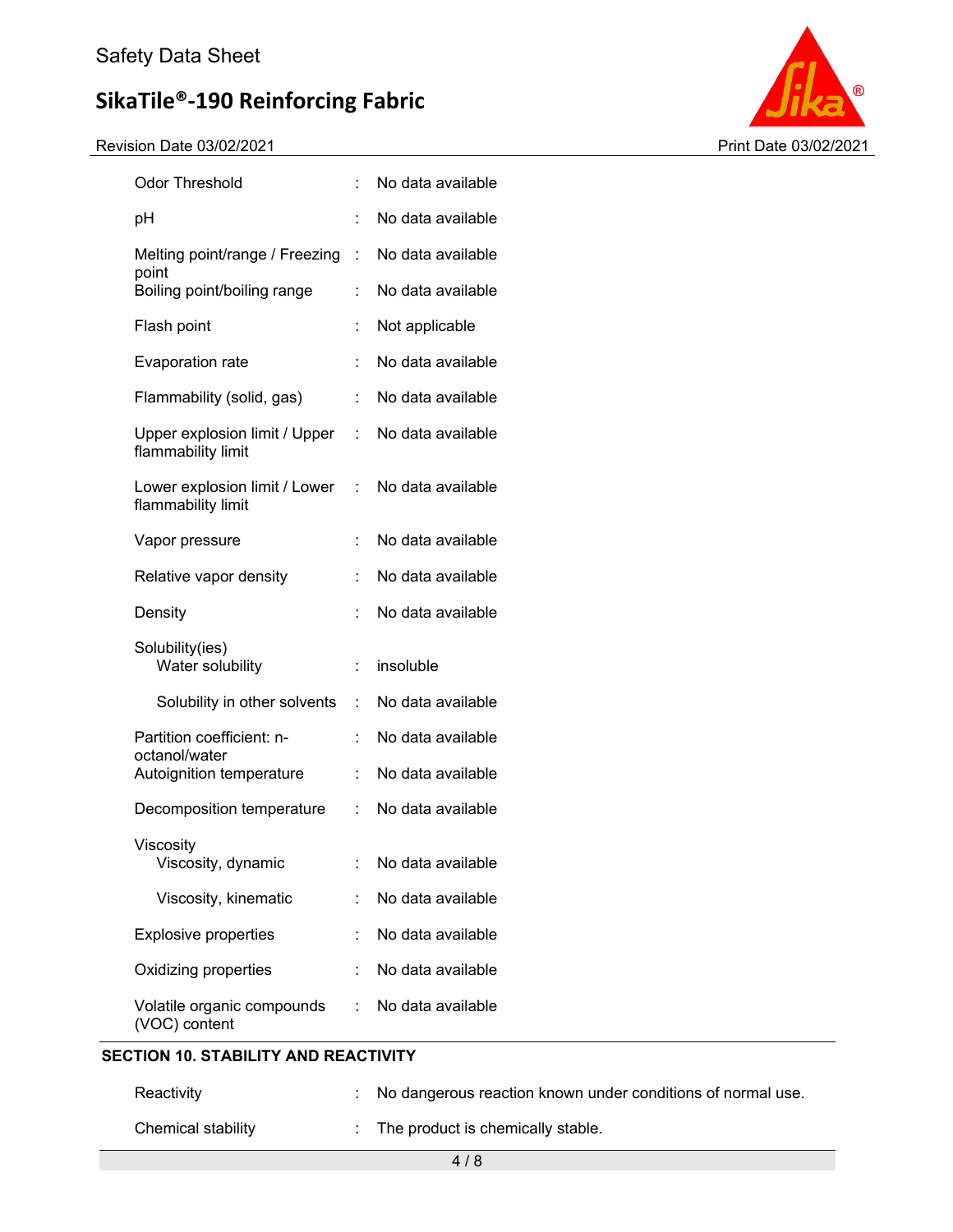Revision Date 03/02/2021 Print Date 03/02/2021



| tions                               |    | Possibility of hazardous reac- : Stable under recommended storage conditions. |
|-------------------------------------|----|-------------------------------------------------------------------------------|
| Conditions to avoid                 |    | No data available                                                             |
| Incompatible materials              | t. | No data available                                                             |
| Hazardous decomposition<br>products | t. | No decomposition if stored and applied as directed.                           |

#### **SECTION 11. TOXICOLOGICAL INFORMATION**

Not classified based on available information.

#### **Skin corrosion/irritation**

Not classified based on available information.

#### **Serious eye damage/eye irritation**

Not classified based on available information.

#### **Respiratory or skin sensitization**

#### **Skin sensitization**

Not classified based on available information.

#### **Respiratory sensitization**

Not classified based on available information.

#### **Germ cell mutagenicity**

Not classified based on available information.

#### **Carcinogenicity**

Not classified based on available information. **IARC** Not applicable

**OSHA** Not applicable

**NTP** Not applicable

#### **Reproductive toxicity**

Not classified based on available information.

#### **STOT-single exposure**

Not classified based on available information.

#### **STOT-repeated exposure**

Not classified based on available information.

#### **Aspiration toxicity**

Not classified based on available information.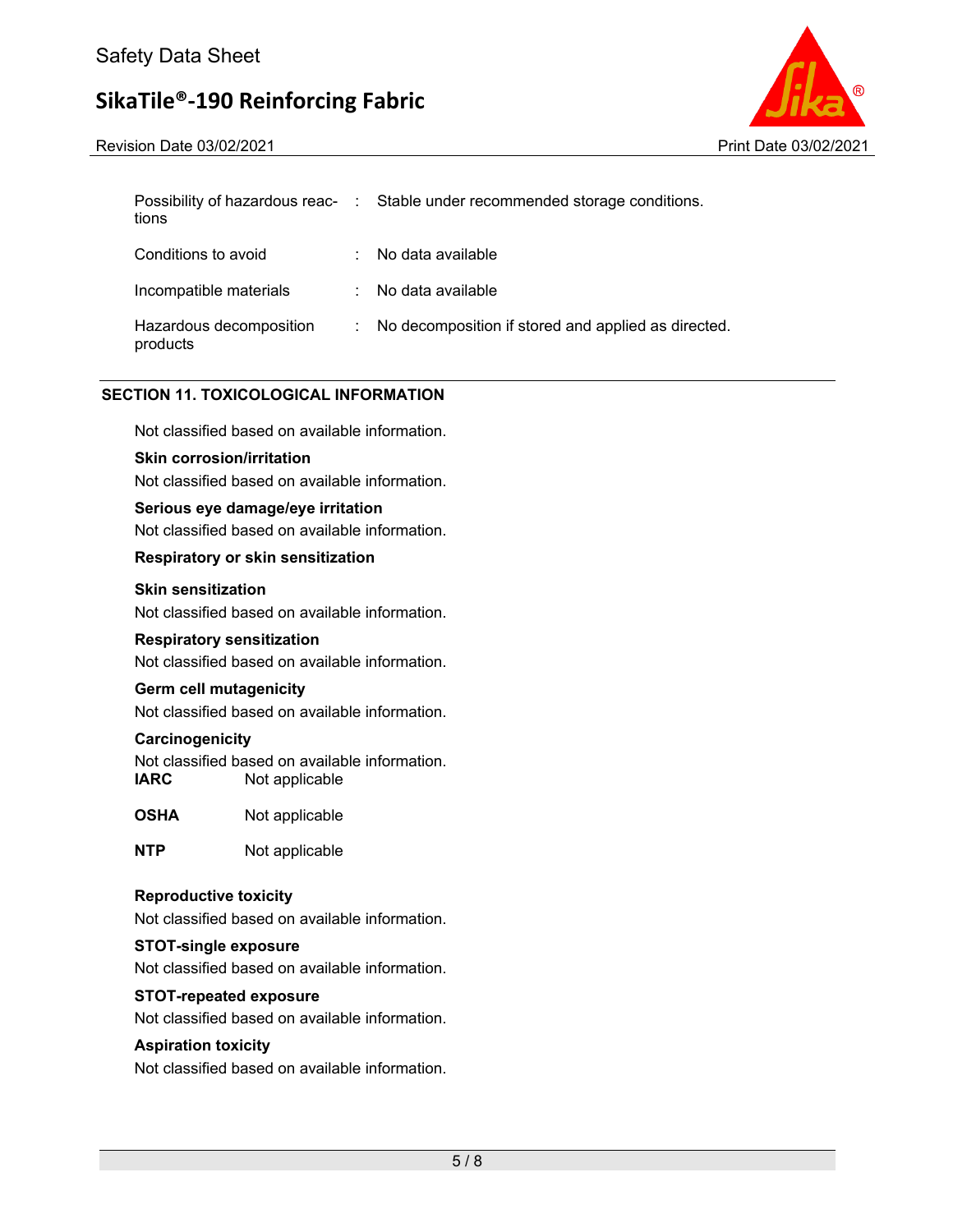Revision Date 03/02/2021 2021 20:00 20:00 20:00 20:00 20:00 20:00 Print Date 03/02/2021



#### **SECTION 12. ECOLOGICAL INFORMATION**

| <b>Ecotoxicity</b><br>No data available                                                  |                                                                                          |
|------------------------------------------------------------------------------------------|------------------------------------------------------------------------------------------|
| Persistence and degradability<br>No data available                                       |                                                                                          |
| <b>Bioaccumulative potential</b><br>No data available                                    |                                                                                          |
| <b>Mobility in soil</b><br>No data available                                             |                                                                                          |
| Other adverse effects                                                                    |                                                                                          |
| <b>Product:</b><br>Additional ecological infor-<br>$\mathcal{L}^{\mathcal{L}}$<br>mation | Do not empty into drains; dispose of this material and its con-<br>tainer in a safe way. |

#### **SECTION 13. DISPOSAL CONSIDERATIONS**

| <b>Disposal methods</b><br>Waste from residues | Disposal of this product, solutions and any by-products should<br>at all times comply with the requirements of environmental<br>protection and waste disposal legislation and any regional<br>local authority requirements. |
|------------------------------------------------|-----------------------------------------------------------------------------------------------------------------------------------------------------------------------------------------------------------------------------|
| Contaminated packaging                         | Empty containers should be taken to an approved waste han-<br>dling site for recycling or disposal.                                                                                                                         |

#### **SECTION 14. TRANSPORT INFORMATION**

#### **International Regulations**

**IATA-DGR**  Not regulated as a dangerous good

**IMDG-Code**  Not regulated as a dangerous good

#### **Domestic regulation**

**49 CFR**  Not regulated as a dangerous good

#### **SECTION 15. REGULATORY INFORMATION**

**TSCA list** : All chemical substances in this product are either listed on the TSCA Inventory or are in compliance with a TSCA Inventory exemption.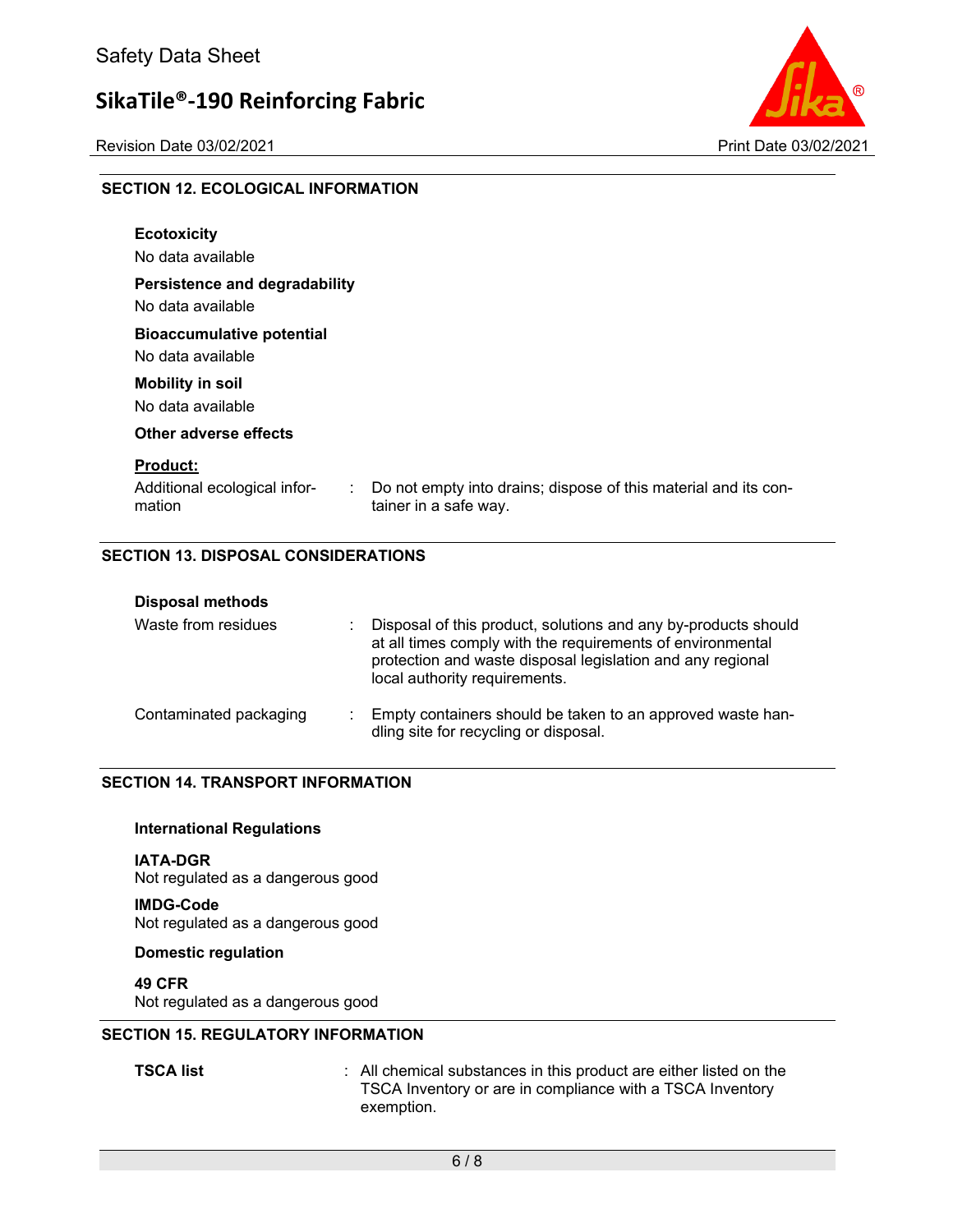Revision Date 03/02/2021 Print Date 03/02/2021



#### **EPCRA - Emergency Planning and Community Right-to-Know**

#### **CERCLA Reportable Quantity**

This material does not contain any components with a CERCLA RQ.

#### **SARA 304 Extremely Hazardous Substances Reportable Quantity**

This material does not contain any components with a section 304 EHS RQ.

#### **SARA 302 Extremely Hazardous Substances Threshold Planning Quantity**

This material does not contain any components with a section 302 EHS TPQ.

| SARA 311/312 Hazards         | : No SARA Hazards                                                                                                                                                                         |
|------------------------------|-------------------------------------------------------------------------------------------------------------------------------------------------------------------------------------------|
| <b>SARA 313</b>              | : This material does not contain any chemical components with<br>known CAS numbers that exceed the threshold (De Minimis)<br>reporting levels established by SARA Title III, Section 313. |
| <b>Clean Air Act</b>         |                                                                                                                                                                                           |
| Act Section 112 (40 CFR 61). | This product does not contain any hazardous air pollutants (HAP), as defined by the U.S. Clean Air                                                                                        |

| <b>California Prop 65</b> | : This product does not contain any chemicals known to the State<br>of California to cause cancer, birth, or any other reproductive<br>defects. |
|---------------------------|-------------------------------------------------------------------------------------------------------------------------------------------------|
|---------------------------|-------------------------------------------------------------------------------------------------------------------------------------------------|

#### **SECTION 16. OTHER INFORMATION**

#### **Full text of other abbreviations**

#### **Notes to Reader**

The information contained in this Safety Data Sheet applies only to the actual Sika Corporation ("Sika") product identified and described herein. This information is not intended to address, nor does it address the use or application of the identified Sika product in combination with any other material, product or process. All of the information set forth herein is based on technical data regarding the identified product that Sika believes to be reliable as of the date hereof. Prior to each use of any Sika product, the user must always read and follow the warnings and instructions on the product's current Product Data Sheet, product label and Safety Data Sheet for each Sika product, which are available at web site and/or telephone number listed in Section 1 of this SDS.

SIKA MAKES NO WARRANTIES EXPRESS OR IMPLIED AND ASSUMES NO LIABILITY ARISING FROM THIS INFORMATION OR ITS USE. SIKA SHALL NOT BE LIABLE UNDER ANY LEGAL THEORY FOR SPECIAL OR CONSEQUENTIAL DAMAGES AND SHALL NOT BE RESPONSIBLE FOR THE USE OF THIS PRODUCT IN A MANNER TO INFRINGE ON ANY PATENT OR ANY OTHER INTELLECTUAL PROPERTY RIGHTS HELD BY OTHERS.

All sales of Sika products are subject to its current terms and conditions of sale available at www.sikausa.com or 201-933-8800.

Revision Date 03/02/2021

100000036538